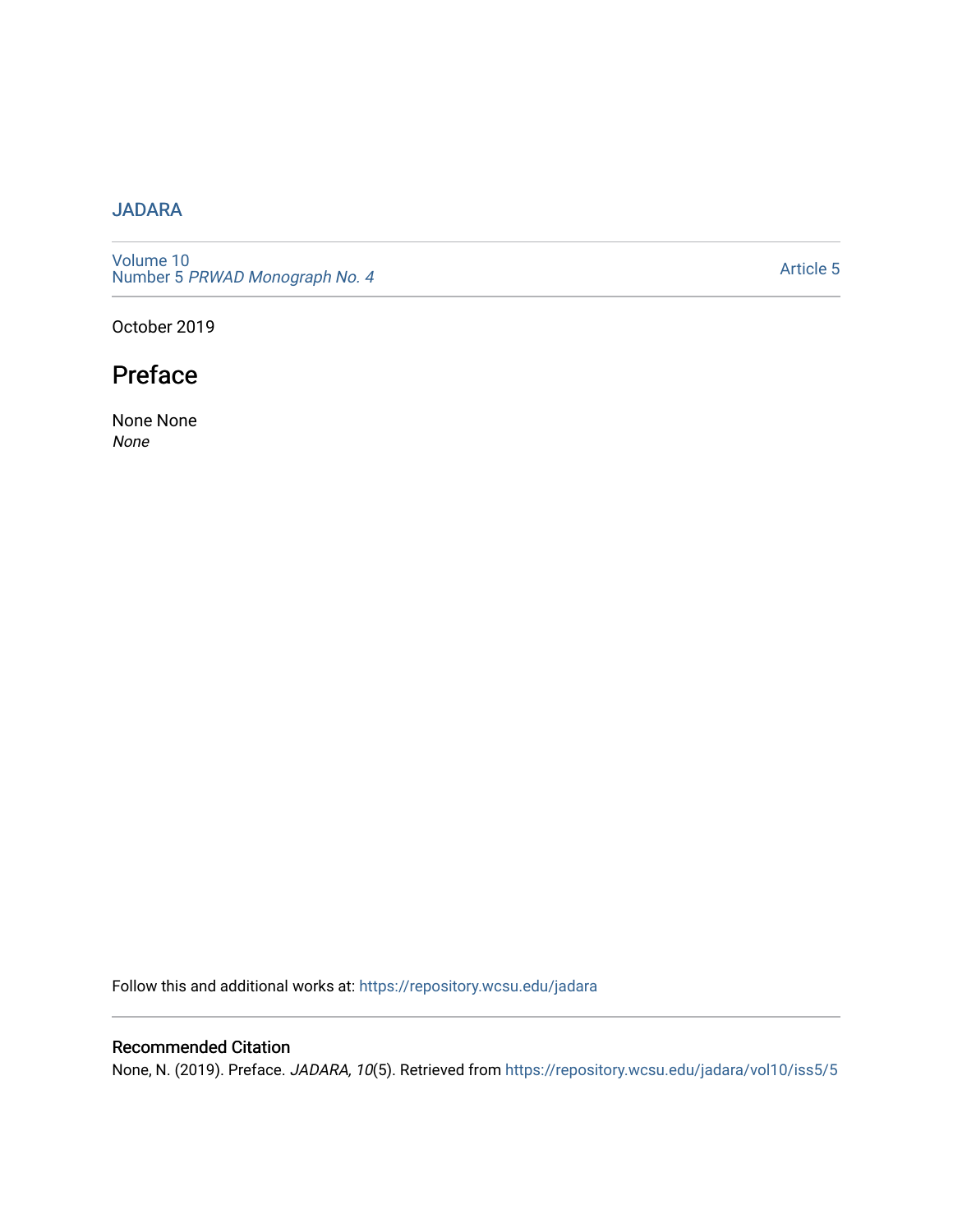## PREFACE

The Spartanburg Conference represents a significant effort to carry out a key injunction of professional psychology, namely "to protect the right of each individual to be soundly evaluated" and responsibly served (American Psychological Association, 1970, p. 265). The individuals of concern to the Conference are persons termed "the deaf". The greater part of this littleknown population constitutes a minority group of people of potentially normal mental and psychological endowment:

1. whose *physical impairment* lies in severe irreversible damage to the sensory-neural and/or cortical structures necessary for normal hearing, which condition is present since birth or from the formative years, and is not amenable to current medical or surgical treatment;

2. whose *disability* is a loss of functional hearing of such severity that the ability to hear and understand conversational speech as well as most informative messages conveyed through sound, both vocal and nonvocal, is drastically impaired even with the use of a hearing aid; and

3. whose major handicaps stem from the resultant break in the lines of auditory communication with the world such as to:

a. limit the input of information mainly to visual channels;

b. prevent the normal acquisition of all forms of verbal languagespoken, written, read;

c. block the auditory acquisition of knowledge;

d. impair the establishment of normal communicative relations with society; and

e. obstruct the normal processes of enculturation and maturation.

Over the decades, psychologists have entered the field of the deaf arm ed only with psychological backgrounds and experiences involving non-deaf persons in the belief that these would suffice for practice with deaf people. Such has not proved to be the case. Yet, despite the pressing need for special preparation to serve deaf children and adults, training programs designed to prepare psychologists for such practice have neither been developed, support ed, nor funded. As a result, no established safeguards have existed against exposing deaf individuals to unprepared psychological workers and undesireable psychological practices.

With the expansion of rehabilitation services for the deaf population, the demand for psychological service providers has reached a new high for the field of the deaf. At the same time, the need for quality services has become increasingly acute.

The Spartanburg Conference was convened in the belief that it is high time the need was recognized, analyzed, and met; and, further, that the most effective means for safeguarding the interests of deaf persons is through the

1